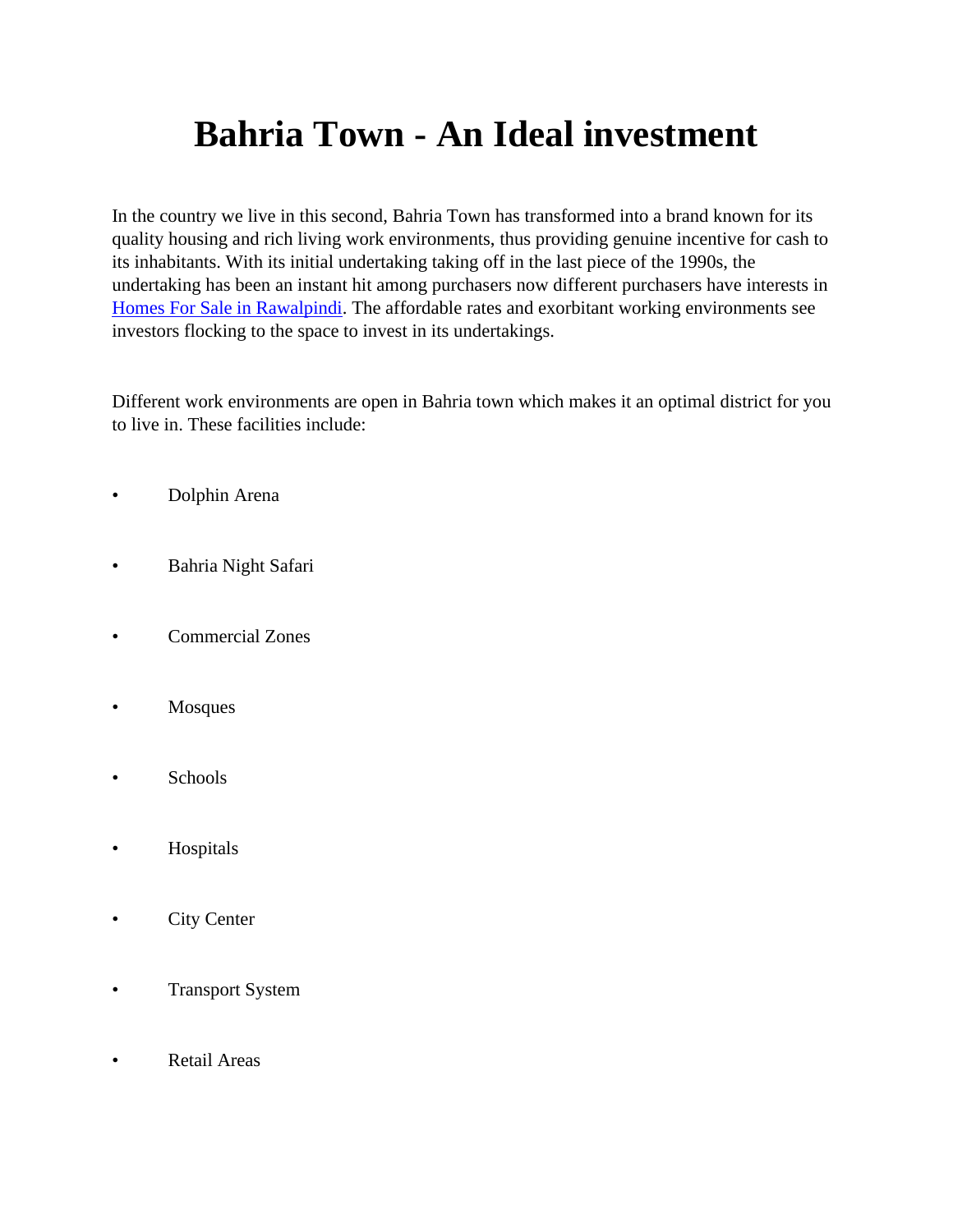• Maintenance Services

This tremendous number of facilities guarantee that Bahria town is an optimal area for the whole family.

## **Dolphin Arena**

You will be incapacitated to encounter dolphin acrobats in the Dolphin Arena. These splendid especially progressed creatures outfit you with an encounter like none other.

Another such initiative is at this point taken up in one of the extraordinary undertakings of the connection i.e., Bahria Town, Islamabad. In the end, the association gives the affirmation of a housing office where the "consent to everything" truism will be followed. Working environments ranging from principal necessities to first world abundances are totally incorporated in a truly significant time-frame that the alliance initiated. This vows to be the case this time also.

There are not kidding time constraints for investment as the possibility of the loft suites is totally striking, and a critical influx of investors is common on this undertaking. The last undertaking of this nature that was dispatched by Bahria Town got saved in not overall seven days, and this time, the reaction is relied on to be close. The shot at having an ideal housing office in the intersection of the twin metropolitan locales is knocking on the entry. This investment will wind up being the best investment in the housing area as the improvement of the houses for this undertaking is essentially finished, and the system for application is amazingly straightforward. You can wind up being crucial for the Bahria family. Gharbaar - a leading property in Pakistan has listings of commercial plots and houses including "Bahria Town Islamabad House for sale". Take the necessary steps not to miss the shot at becoming piece of the best growing housing office in Pakistan.

#### **Area**

Bahria Town, Islamabad, is coordinated a distance away of 8 km around from Chak Shahzad with access from Islamabad turnpike and Kashmir road. The area gives its inhabitants the buzzing about of Rawalpindi, blended in with the serene and calm nature of Islamabad.

#### **Work environments**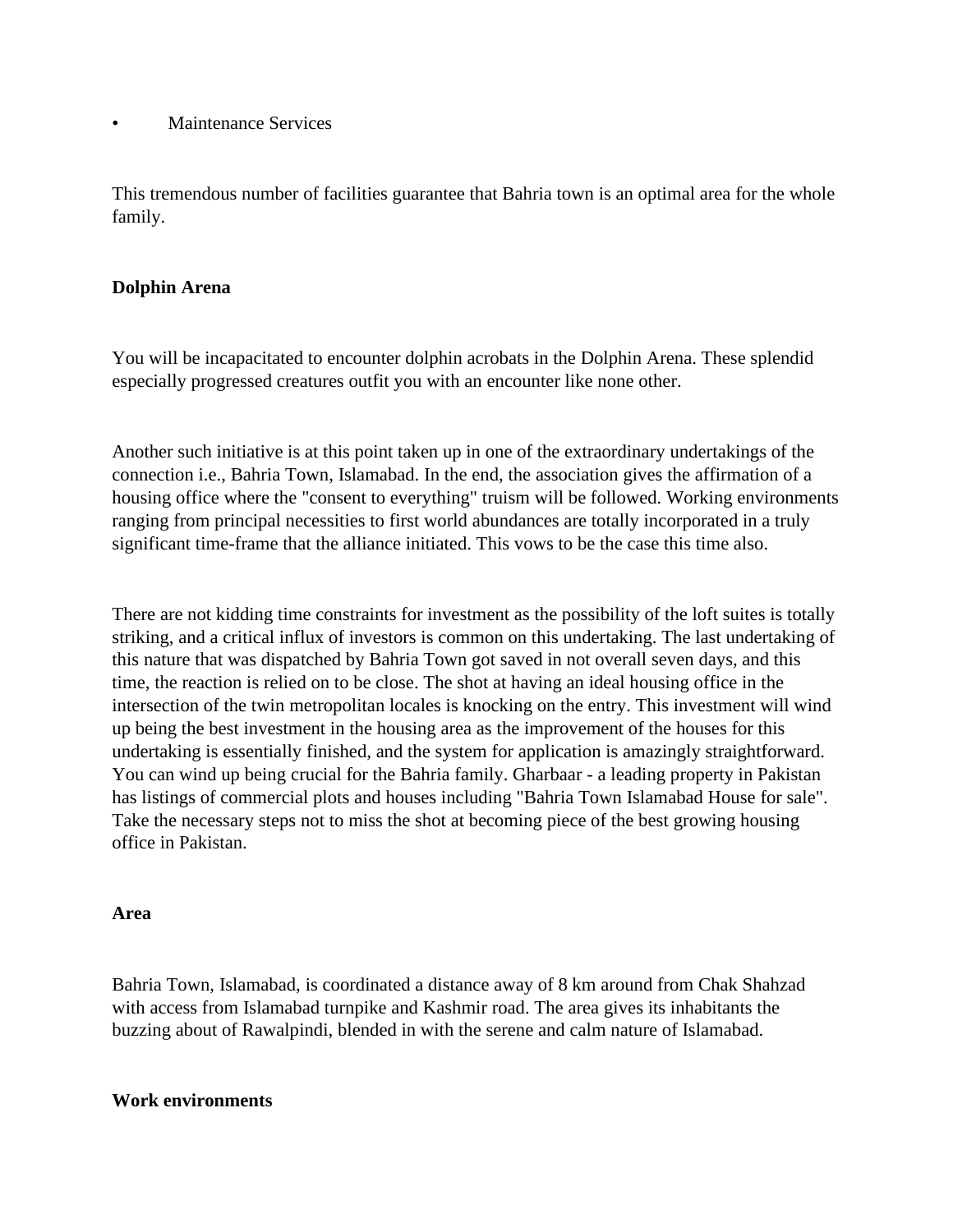The alliance is known for providing first rate working environments ranging from significant necessities of wellbeing and schooling to overabundances, for instance, water stops and play zones for teenagers. This undertaking means to take this heritage forward and to redefine the chance of extravagance. With the initiation of experiences like greens, water stops, and joy stops, this task means to add a feeling of satisfaction to the existences of its inhabitants.

### **Infrastructure**

The infrastructure that is made by Bahria town has shown to be cutting edge. The progress of incredible system streets and raised designs has been the forte of the relationship for years. This is created by close monitoring of the assignment workers and the materials utilized for movement. The quality housing that is passed on around the end is the delayed consequence of unsurprising irksome work and helpful administration. This undertaking vows to give business obviously, assuming more horrendous.

#### **Security**

One of the main worries for any individual is the wellbeing and security of their family. Bahria Town gives a gated neighborhood security and adequacy that is fundamental for a solid and cheerful way of life. Understudies need to find [Homes For Rent in Rawalpindi](https://gharbaar.com/rent/Homes/Rawalpindi-5-1) and close to their institutes. The social class has outright private security working in consistent joint effort with the law enforcement relationship to guarantee the security of the inhabitants of the area.

Clinical work environments are an integral piece of any area. Bahria town has completely equipped clinical work environments nearby fundamentally qualified clinical trained specialists. Current clinical stuff guarantees the compelling considered inhabitants.

Strategy of commercial zones, mosques, security structure, fire unit administrations, maintenance administrations, trash expulsion framework, mail center, police headquarters, retail regions, and transport structure make Bahria town an optimal spot to live in. Assuming you like golf, it's an ideal chance for you to apply for a house in Bahria Town. The mini-golf club in Islamabad gives an unforgettable encounter. Mini Golf Club of Bahria town offers fairways nearby child's playland, mini zoo, occasion yard, saffron barbecue, gold parlor, and sky unwind. It is incredible for a family outing as it gives a pleasing encounter to everybody.